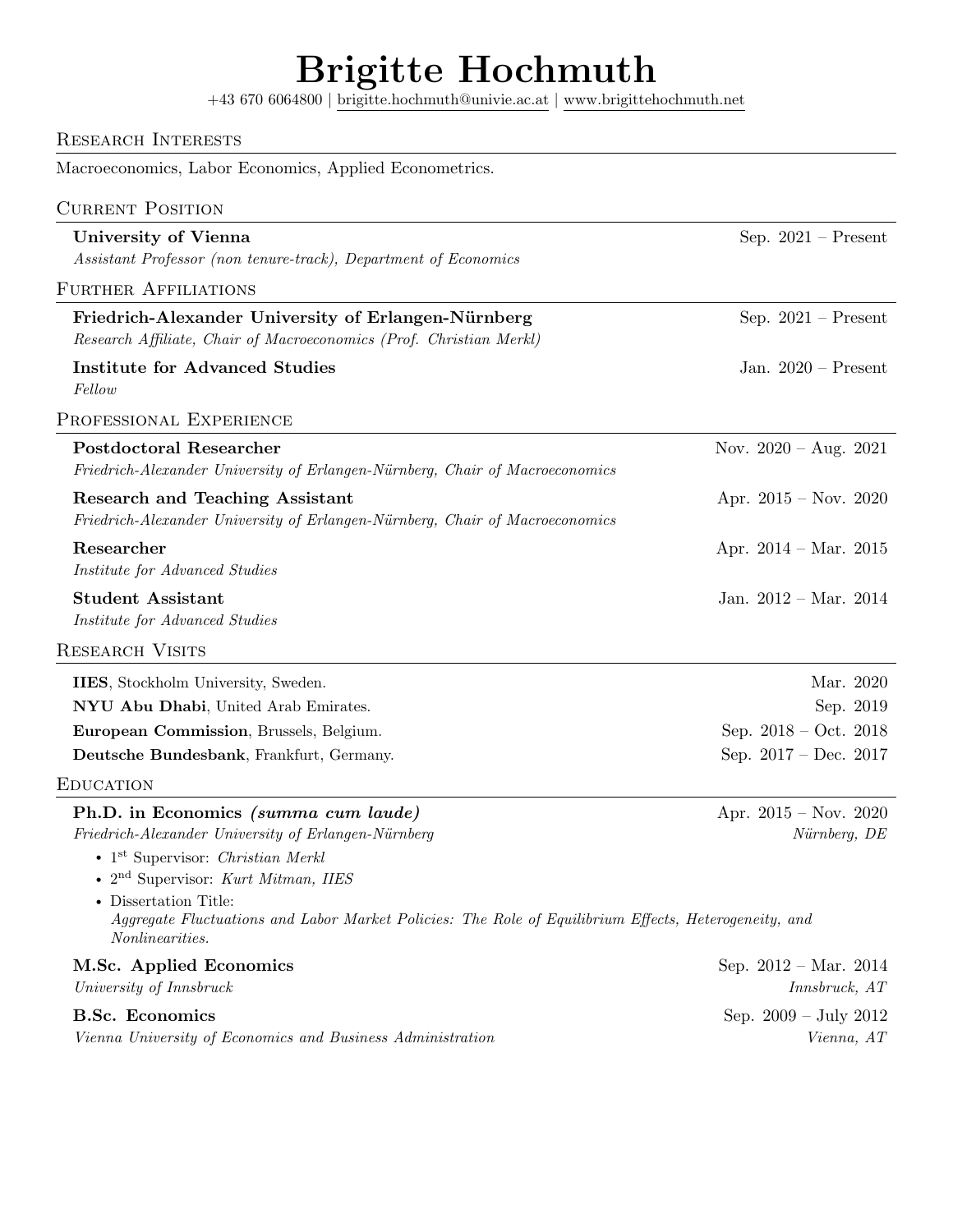### PUBLICATIONS

Gehrke, Britta and Hochmuth, Brigitte (2021): Counteracting unemployment in crises: Non-Linear Effects of Short-Time Work Policy, The Scandinavian Journal of Economics, 123 (1), 144 - 183, 2021.

Hochmuth, Brigitte; Kohlbrecher, Britta; Merkl, Christian and Gartner, Hermann (2021): Hartz IV and the Decline in German Unemployment: A Macroeconomic Evaluation, Journal of Economic Dynamics and Control, 127 , 104114, June 2021.

## Work in Progress

Labor Market Reforms in Open Economies: The Role of Consumer Heterogeneity. with Stéphane Moyen, Felix Schröter, and Nikolai Stähler.

Financial Constraints, Firm Age, and the Labor Market (single authored).

Short-Run Pain and Long-Run Gain: The Dark Shadow of Benefit Reforms in a Monetary Union with Christian Merkl, Nikolai Stähler, and Heiko Stüber.

## POLICY PUBLICATIONS

Balleer, Almut; Gehrke, Britta; Hochmuth, Brigitte and Merkl, Christian (2020): Guidelines for cost-effective use of SURE: Rule-based short-time work with workers' consent and aligned replacement rates, VoxEU.org, May 1, 2020.

Balleer, Almut; Gehrke; Britta; Hochmuth, Brigitte and Merkl, Christian (2019): Mit Kurzarbeit erfolgreich durch die nächste Rezession?, In: In: Zur Diskussion gestellt - Konjunkturelle Eintrübung und  $sinkende$  Produktion in der Industrie: Was können Unternehmen und Politik tun? ifo Schnelldienst, 72(18), pages 13-15.

Hochmuth, Brigitte; Kohlbrecher, Britta; Merkl, Christian and Gartner, Hermann (2019): What was the effect of Hartz IV on German unemployment? IZA Newsroom, April 9, 2019.

Balleer, Almut; Gehrke, Britta; Hochmuth, Brigitte and Merkl, Christian (2019): Autonomes Fahren statt Stop and Go: Vorschläge zur effektiven Gestaltung der deutschen Kurzarbeit Zeitschrift für Wirtschaftspolitik, 68(3).

Gehrke, Britta and Hochmuth, Brigitte (2017): Rettet Kurzarbeit in Rezessionen Arbeitsplätze? Wirtschaft und Gesellschaft - WuG, Kammer für Arbeiter und Angestellte für Wien, Abteilung Wirtschaftswissenschaft und Statistik, Vol. 43(1), pages 99-122.

### Awards & Grants

| Dissertation Award of the Hermann Gutmann Stiftung, University of Erlangen-Nuremberg | Feb. 2021      |
|--------------------------------------------------------------------------------------|----------------|
| Dwyer Ramsey Prize, Society of Nonlinear Dynamics and Econometrics                   | Sep. 2020      |
| <b>Eduard März Award</b> , Best paper award, AK Young Economists Conference.         | Oct. 2016      |
| Academic Excellence Scholarships, University of Innsbruck, academic years 2012/13    | 2012 & 2013    |
| TEACHING                                                                             |                |
| Macroeconomics, Undergraduate Level                                                  | $2015 - 2020$  |
| International Economics, Undergraduate Level                                         | $2015 - 2020$  |
| Macroeconomic Stabilization in Severe Crises, Master Seminar                         | 2021           |
| <b>European Topics in Economics, Master Seminar with the European Commission</b>     | $2019 \& 2020$ |
| <b>Empirical Applications in Financial Economics, Master Seminar</b>                 | $2018 \& 2019$ |
| Large-scale Data Management, Master Seminar                                          | $2018 \& 2019$ |
| Advanced Topics in Macroeconomics, Master Seminar                                    | 2016           |
| Supervision of Bachelor's and Master's Theses                                        | $2015 - 2021$  |